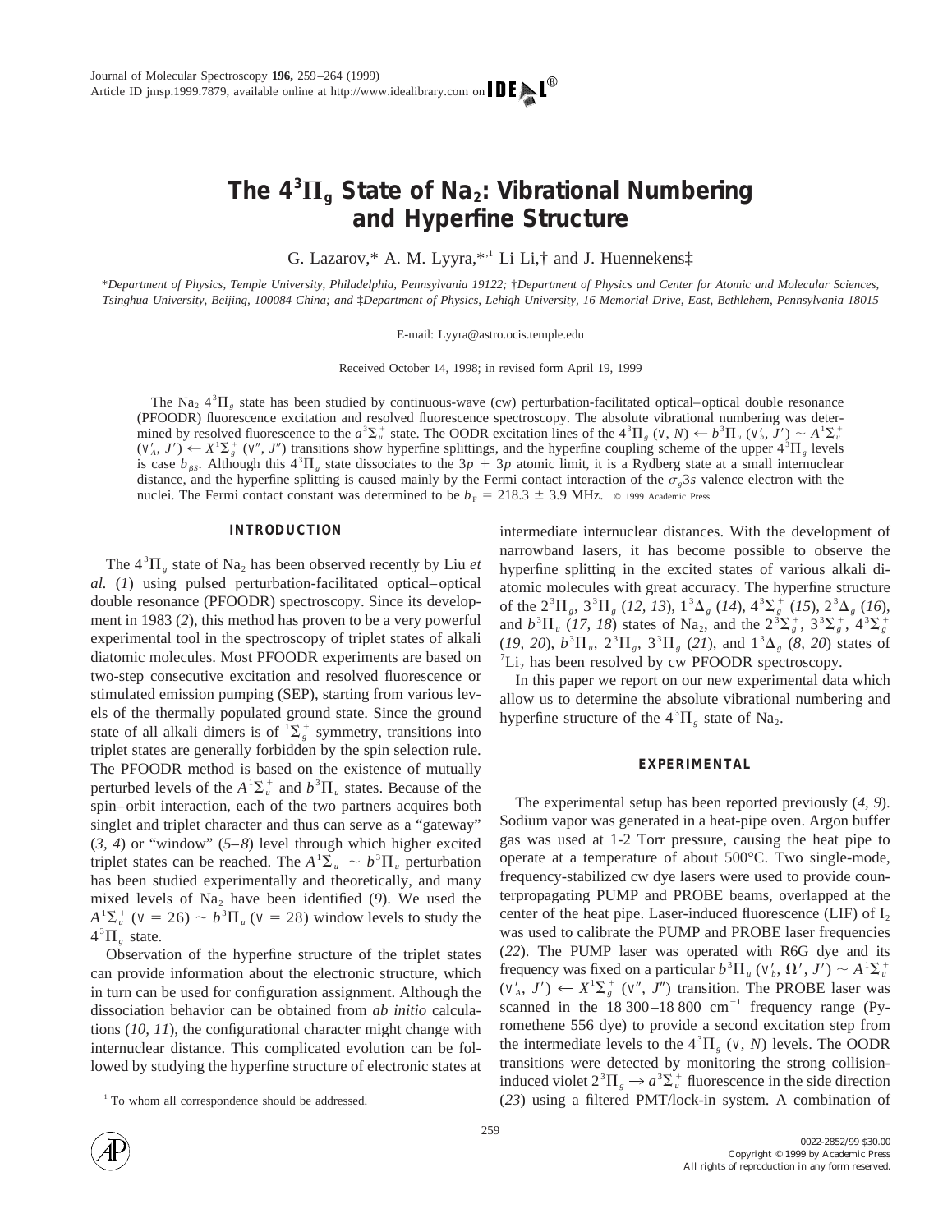three filters was used, and the maximum transmission was 65% at 420 nm, falling to  $\sim$ 1% at  $\lambda$  > 470 nm and  $\lambda$  < 360 nm. With the PUMP and PROBE laser frequencies held fixed on a particular  $4^{3}\Pi_{g}$  (*v*, *N*)  $\leftarrow b^{3}\Pi_{u}$  (*v'<sub>b</sub>*, *J'*)  $\sim A^{1}\Sigma_{u}^{+}$  (*v'<sub>A</sub>*, *J'*)  $\leftarrow$  $X^1\Sigma_g^+$  (*v''*, *J''*) OODR transition, the total  $4^3\Pi_g$  (*v*, *N*)  $\rightarrow$  $a^3 \Sigma_{u}^+$  fluorescence emerging from the opposite side window of the heat-pipe oven was dispersed with a double grating monochromator (SPEX 1404) and detected with another PMT operating in the photon-counting mode.

## **RESULTS AND DISCUSSION**

From the mixed intermediate level  $b^3 \Pi_u$  ( $v'_b$ ,  $J'$ ) ~  $A^1 \Sigma_u^+$  $(v'_A, J')$ , both singlet and triplet *gerade* states can be excited. We observed the  $4^{3}\Pi_{g}$ ,  $4^{3}\Sigma_{g}^{+}$ ,  $2^{3}\Delta_{g}$ , and  $6^{1}\Sigma_{g}^{+}$  states in the 35 800–36 400  $\text{cm}^{-1}$  energy region above the potential minimum of the ground state. All these states have been previously observed (*1, 15, 16, 24*).

# $4^{3}\Pi_{g} \rightarrow a^{3}\Sigma_{u}^{+}$  Resolved Fluorescence: Absolute Vibrational *Numbering of the*  $4^{3}$  $\Pi_{g}$  *State*

The OODR signals we report in this work were observed by monitoring the violet fluorescence while scanning the PROBE laser frequency. To distinguish transitions into triplet states from those into singlet states, we recorded OODR excitation spectra via both mutually perturbed mixed intermediate levels. The OODR signals into triplet states are stronger through the intermediate level with predominantly triplet character than through the other member of the mutually perturbing intermediate level pair with predominantly singlet character, and vice versa. This technique of triplet vs. singlet assignment is illustrated in Fig. 1. Spectrum (b) was recorded with the PUMP laser frequency held fixed to the  $b^3\Pi_{1u}$  ( $v' = 28$ ,  $J' = 22$ )  $\leftarrow$  $X^{\dagger} \Sigma_{g}^{+}$  ( $v'' = 2$ ,  $J'' = 21$ ) transition. Spectrum (a) was recorded with the PUMP laser exciting the  $A^1\Sigma_u^+$  ( $v' = 26$ , *J'*  $= 22$ ) level which is the predominantly singlet member of the same mixed singlet–triplet intermediate pair. Scan (c) is identical to (b) except that it was recorded at 0.95 Torr, demonstrating the improved signal-to-noise ratio at lower pressures. Clearly, the signal at 36 240.527  $cm^{-1}$  is due to a transition into a triplet state [assigned as  $4^{3} \Pi_{g}$  ( $v = 12$ ,  $N = 21$ )], while the line at 36 240.613 cm<sup>-1</sup> represents a transition into a singlet state [assigned as  $3^{1}\Pi_{g}$  ( $v = 25$ ,  $J = 22$ ); see also Ref. (24)].

The OODR data for the  $4^{3}\Pi_{g}$  state is summarized in Table 1. Figure 2 shows the bound-free portion of the resolved fluorescence from the  $4^{3} \Pi_{g}$  ( $v = 12$ ,  $N = 23$ ) level, with term value  $T(v, N) = 36\ 249.760 \text{ cm}^{-1}$ , to the  $a^3 \Sigma_u^+$  state. The fluorescence below  $\lambda = 3308$  Å corresponds to transitions into the bound levels of the  $a^3 \Sigma_u^+$  state (not resolved in our spectrum). The PUMP and PROBE laser frequencies were held fixed on the  $4^{3} \Pi_{g}$  ( $v = 12$ ,  $N = 23$ )  $\leftarrow b^{3} \Pi_{u}$  ( $v' = 28$ ,  $J' = 22$ )  $\leftarrow X^1 \Sigma_g^+$  ( $v'' = 2$ ,  $J'' = 21$ ) transitions ( $v_{\text{PUMP}} =$ 



**FIG. 1.** Singlet vs. triplet assignment: the energy region near 36 240.6 cm<sup>-1</sup> was probed via (a) the predominantly singlet  $A^T\Sigma_u^+$  ( $v' = 26$ ,  $J' = 22$ ) level, and (b) the predominantly triplet  $b^3 \Pi_u$  ( $v' = 28$ ,  $J' = 22$ ) level. Both scans (a) and (b) were recorded with an argon buffer gas pressure of 1.8 Torr. Scan (c) is identical to (b) except that it was recorded at 0.95 Torr, demonstrating the improved signal-to-noise ratio at lower pressures.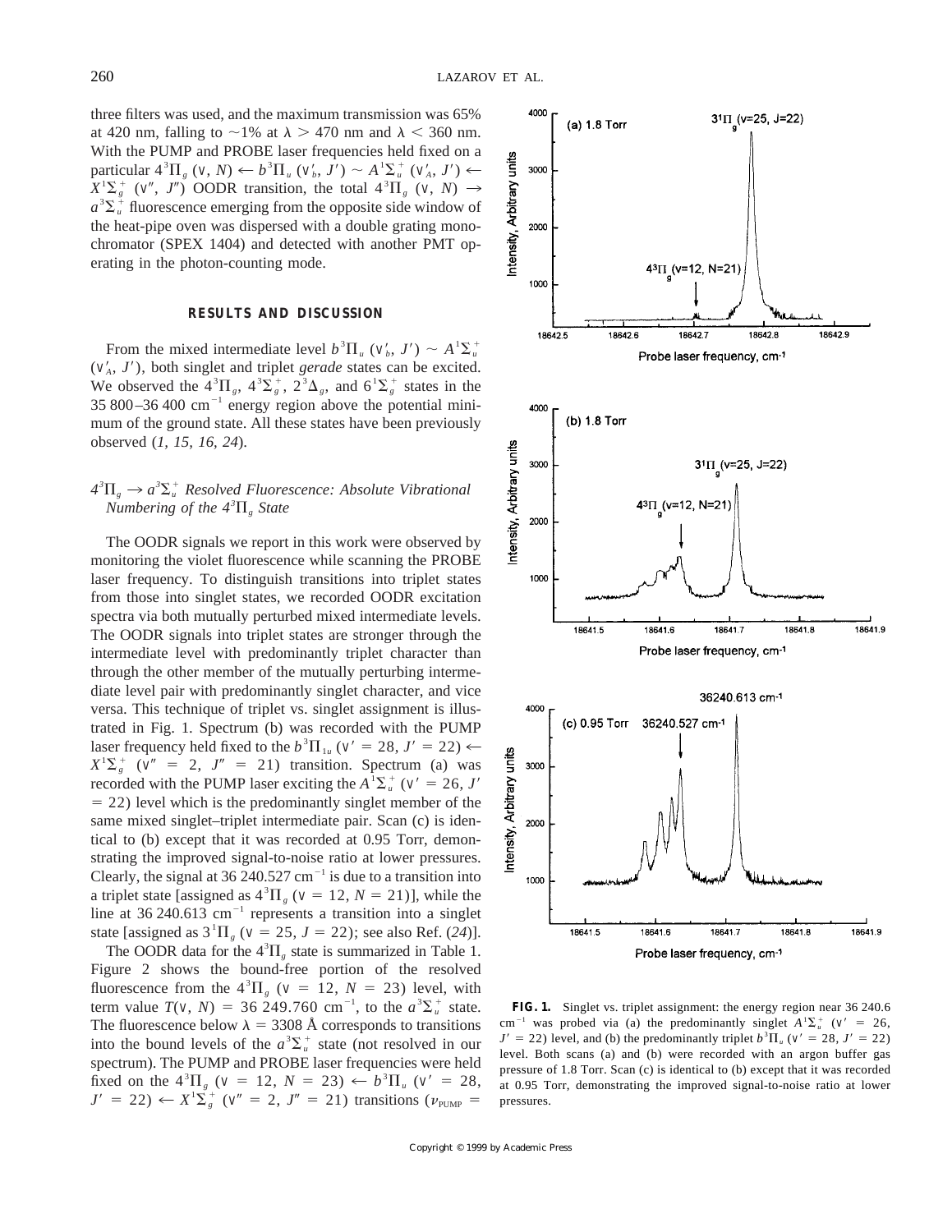| Intermediate<br>levels |               |                     |                | Probe laser<br>frequency | $4^3\Pi_g$<br>levels |    | Term values $(cm-1)$ |                        |
|------------------------|---------------|---------------------|----------------|--------------------------|----------------------|----|----------------------|------------------------|
|                        |               |                     |                |                          |                      |    | <b>This</b>          | <b>Calculated from</b> |
| A/b                    | $\mathbf{v}'$ | $\mathbf{J}^\prime$ | $\Omega'$      | $(cm-1)$                 | $\mathbf v$          | N  | Work                 | constants of [1]       |
| $\mathbf b$            | 28            | 16                  | $\overline{2}$ | 18647.948                | 12                   | 14 | 36215.290            | 36214.57               |
|                        |               |                     |                | 18650.370                | 12                   | 15 | 36217.712            | 36217.66               |
|                        |               |                     |                | 18654.073                | 12                   | 16 | 36221.415            | 36220.96               |
|                        |               |                     |                | 18657.218                | 12                   | 17 | 36224.560            | 36224.46               |
|                        |               |                     |                | 18661.406                | 12                   | 18 | 36228.748            | 36228.17               |
| A                      | 26            | 22                  |                | 18650.749                | 12                   | 21 | 36240.524            | 36240.53               |
| b                      | 28            | 22                  | 1              | 18649.670                | 12                   | 21 | 36240.527            | 36240.53               |
|                        |               |                     |                | 18654.901                | 12                   | 22 | 36245.758            | 36245.05               |
|                        |               |                     |                | 18658.903                | 12                   | 23 | 36249.760            | 36249.78               |
|                        |               |                     |                | 18664.726                | 12                   | 24 | 36255.583            | 36254.72               |
| b                      | 28            | 28                  | $\bf{0}$       | 18644.851                | 12                   | 26 | 36266.207            | 36265.20               |
|                        |               |                     |                | 18656.286                | 12                   | 28 | 36277.642            | 36276.50               |
| b                      | 28            | 22                  | $\mathbf{1}$   | 18750.670                | 13                   | 20 | 36341.527            | 36342.93               |
|                        |               |                     |                | 18756.229                | 13                   | 21 | 36347.086            | 36347.22               |
|                        |               |                     |                | 18761.509                | 13                   | 22 | 36352.366            | 36351.72               |
|                        |               |                     |                | 18765.382                | 13                   | 23 | 36356.238            | 36356.43               |
|                        |               |                     |                | 18771.234                | 13                   | 24 | 36362.090            | 36361.33               |
|                        |               |                     |                |                          |                      |    |                      |                        |

**TABLE 1 PFOODR Excitation Data for the Na<sub>2</sub>**  $4^3\Pi_g$  **State** 

17 127.297 cm<sup>-1</sup>,  $v_{\text{PROBE}} = 18$  658.903 cm<sup>-1</sup>). The presence of 13 peaks (12 nodes) indicates that the correct vibrational quantum number of this upper  $4^{3} \Pi_{g}$  level is  $v = 12$ .

are antisymmetric (symmetric) and the  $4<sup>3</sup>\Pi<sub>g</sub>$  rotational levels observed via even- (odd) numbered intermediate rotational levels are also antisymmetric (symmetric). All the  $4<sup>3</sup>\Pi<sub>g</sub>$  levels

## *Hyperfine Structure of the*  $4^{3}$  $\Pi_{g}$  *<i>State*

Each  $^{23}$ Na nucleus has a nuclear spin quantum number of  $3/2$ (Fermi statistics). Therefore the nuclear spin quantum number of the Na<sub>2</sub> molecule can take values  $I = 3, 2, 1$ , and 0. Since the total wavefunction (including nuclear spin) has to be antisymmetric for nuclei of half-integer spin (*25*), a symmetric rotational level (the even-numbered rotational levels of the  $X^{\dagger} \Sigma_{g}^{+}$  state and the odd-numbered rotational levels of the  $A^{\dagger} \Sigma_{u}^{+}$  state) can only have antisymmetric nuclear spin wavefunctions (namely  $I = 2, 0$ ), and an antisymmetric rotational level (the odd-numbered rotational levels of the  $X^1\Sigma_g^+$  state and the even-numbered rotational levels of the  $A^1\Sigma_u^+$  state) can only have symmetric nuclear spin wavefunctions (namely  $I =$ 3, 1). Since the rotational wavefunction symmetric  $\leftrightarrow$  symmetric, antisymmetric  $\leftrightarrow$  antisymmetric, and antisymmetric  $\leftarrow$ / $\rightarrow$ symmetric selection rules hold rigorously for both perturbations and dipole-allowed transitions, the even- (odd) numbered rotational levels of the  $b^3 \Pi_u$  state perturbed by the  $A^1 \Sigma_u^+$  state



**FIG. 2.**  $4^{3} \Pi_{g}$  ( $v = 12$ ,  $N = 23$ )  $\rightarrow a^{3} \Sigma_{u}^{+}$  resolved fluorescence. The presence of 13 peaks (12 nodes) in the bound-free fluorescence spectrum indicates that the vibrational quantum number of the upper  $4^{3} \Pi_{g}$  level is  $v = 12$ .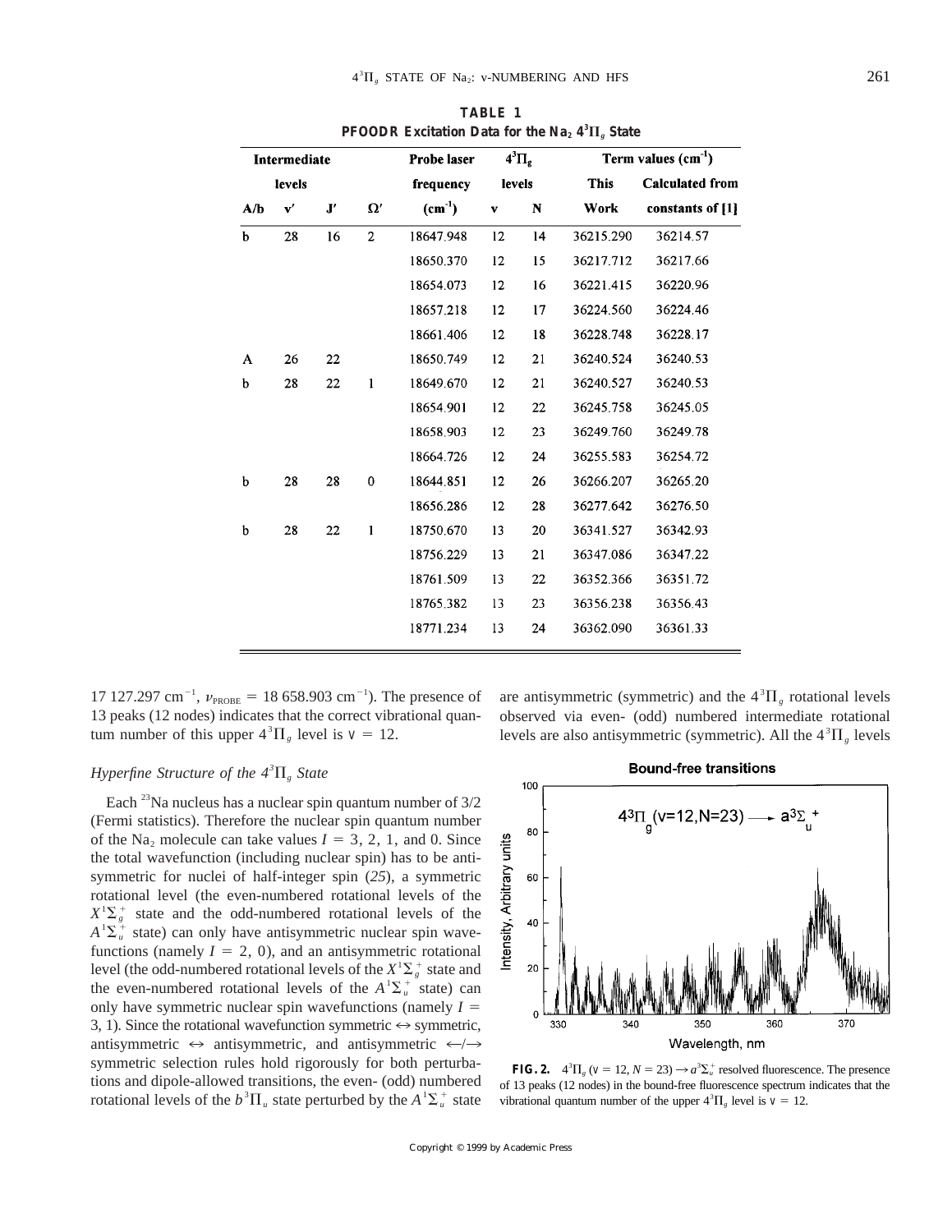

**FIG. 3.** OODR excitation lines of the  $4^{3} \Pi_{g}$  ( $v = 12$ )  $\leftarrow b^{3} \Pi_{1u}$  ( $v' = 28$ ,  $J' = 22$ ) transition. The sharp line on the right-hand side of the  $N = 21$  panel is a transition into a singlet level, assigned as  $3^{1}\Pi_{g}$  ( $v = 25$ ,  $J = 22$ ) (compare to Fig. 1c). The schematic energy level diagram gives a simplified picture of the transitions involved. Note, however, that *J* is not a good quantum number for the  $4<sup>3</sup>$ H<sub>g</sub> state. The *J* values in the figure are based on neglect of hyperfine structure (i.e.,  $J = N + S$ ).

studied in the present work were observed via even- $J'$  ( $J' =$ 16, 22, 28), *e*-parity, *a*-symmetry intermediate levels.

For Rydberg triplet states of  $Na<sub>2</sub>$ , the most significant term in the hyperfine Hamiltonian is the Fermi contact interaction between the nuclei and the  $\sigma_{\gamma}$ 3*s* electron (26),  $b_{F}I \cdot S$ , where  $b_F$  is the Fermi contact parameter (constant). All triplet Rydberg states of the  $Na<sub>2</sub>$  molecule that have been observed, except the  $2^{3}\Pi_{g}$  and  $3^{3}\Pi_{g}$  states, follow the case  $b_{\beta s}$  hyperfine coupling scheme, in which the electronic spin *S* couples to the nuclear spin *I* to yield  $G$  ( $G = S + I$ ), and *G* is a good quantum number. (Note that *G*, in turn, couples to *N* to form the total angular momentum  $\mathbf{F}$ ;  $\mathbf{F} = \mathbf{G} + \mathbf{N}$ .) The eigenenergies in the case  $b_{\beta S}$  coupling scheme are given by

$$
E_{G,I,S} = (b_{F}/2) [G(G + 1) - I(I + 1) - S(S + 1)]. \quad [1]
$$

The  $4^{3}\Pi_{g}$  state follows Hund's case b coupling and the

intermediate  $b^3 \Pi_u$  state is between case a and case b. Thus five rotational lines,  $N = J' - 2$ ,  $J' - 1$ ,  $J'$ ,  $J' + 1$ ,  $J' + 2 \leftarrow$  $J'(O, P, Q, R,$  and *S* lines), are expected. Figure 3 shows the five lines of the  $4^{3} \Pi_{g}$  ( $v = 12$ )  $\leftarrow b^{3} \Pi_{1u}$  ( $v' = 28$ ,  $J' = 22$ ) transition. If the  $4^{3}\Pi_{g}$  state follows the case  $b_{\beta S}$  hyperfine coupling scheme, there will be six  $G(=I + S, I + S 1, \ldots, I - S$  components within every *N* level:  $G = 4, 3$ , 2 for  $I = 3$ , and  $G = 2, 1, 0$  for  $I = 1$  (in Ref. (12) it is shown that the  $G = 3$ ,  $I = 3$  component overlaps in energy with the  $G = 1$ ,  $I = 1$  component, and therefore only five distinct hyperfine components should be observable in each rotational line). The OODR excitation lineshapes for transitions into the  $4<sup>3</sup>\Pi<sub>g</sub>$  state are very similar to those previously observed for transitions into the  $1^3\Delta_g$ ,  $2^3\Delta_g$ , and  $4^3\Sigma_g^+$  Rydberg states of Na<sub>2</sub> ( $14-16$ ). In Fig. 4 we compare signals for the  $4^{3} \Pi_{g}$  (*v* = 12, *N* = 26) and  $2^{3} \Delta_{g}$  (*v* = 25, *N* = 22) levels, excited via  $b^{3} \Pi_{0u}$  ( $v' = 28$ ,  $J' = 28$ ) and  $b^{3} \Pi_{1u}$  ( $v'$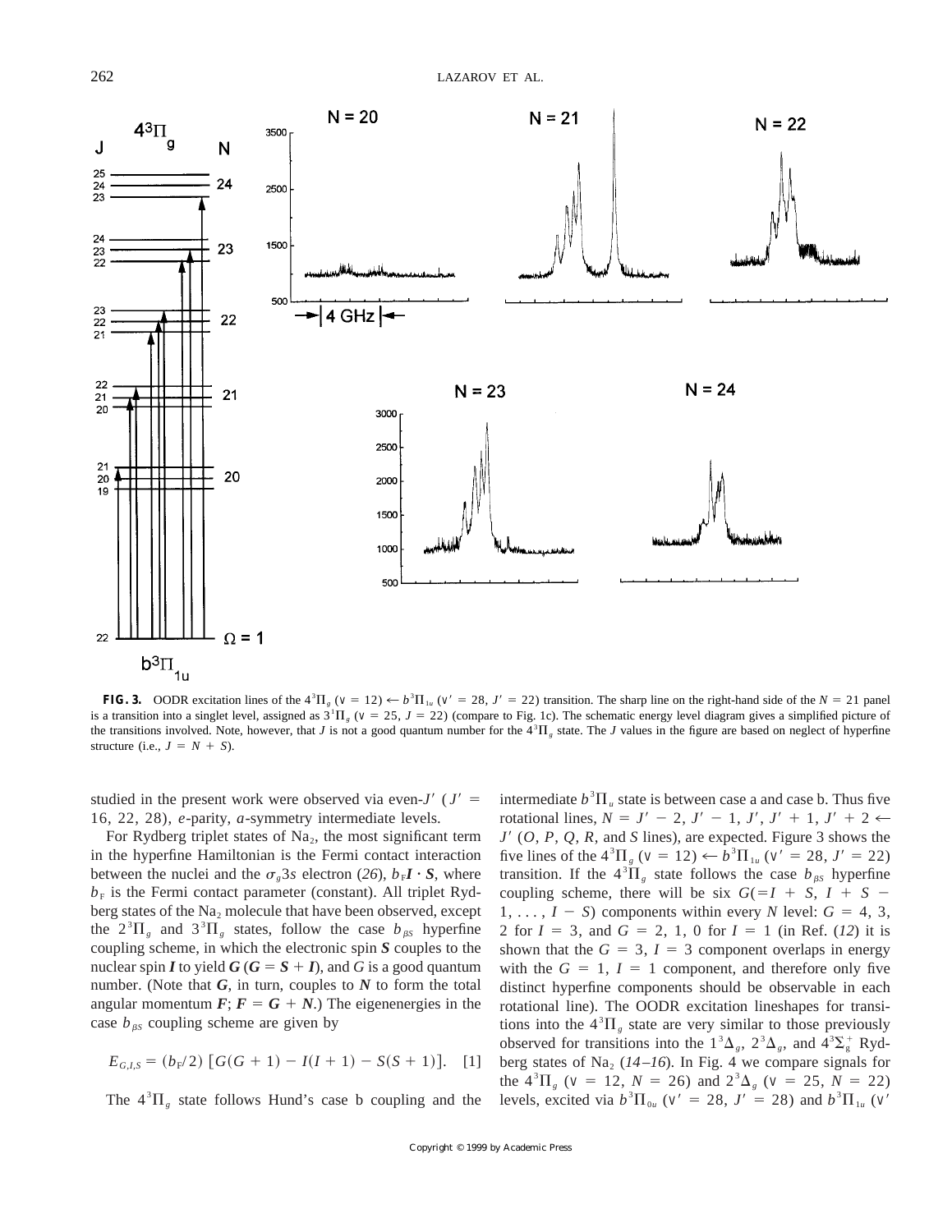

**FIG. 4.** PFOODR excitation spectra of (a) the  $4^{3}\Pi_{g}$  ( $v = 12$ ,  $N = 26$ )  $\leftarrow$  $b^{3}\Pi_{0u}$  (*v* = 28, *J*<sup> $\prime$ </sup> = 28) and (b) the  $2^{3}\Delta_{g}$  (*v* = 25, *N* = 22)  $\leftarrow b^{3}\Pi_{1u}$  (*v* = 28,  $J' = 22$ ) transitions. In (a) the hyperfine components are labeled by the *G*, *I*, *S* quantum numbers.

 $= 28$ ,  $J' = 22$ ) intermediate levels, respectively. Clearly, the two spectra show the same pattern, suggesting that the two upper states have the same coupling scheme. The  $2^3\Delta_g$  state follows the case  $b_{\beta S}$  hyperfine coupling scheme (*16*). Therefore, it is reasonable to characterize the  $4^{3} \Pi_{g}$  state with the same  $b_{\beta S}$  coupling case.

The energies of the  $4^{3} \Pi_{g}$  level hyperfine components,  $E_{G,I,S}$ , can be calculated from Eq. [1] and are  $E_{4,3,1} = 3b_F$ ,  $E_{3,3,1} =$  $E_{1,1,1} = -b_F$ ,  $E_{2,3,1} = -4b_F$ ,  $E_{2,1,1} = b_F$ ,  $E_{0,1,1} = -2b_F$ . Thus the energy differences between the hyperfine components are (from lower to higher energy)  $2b_F$ ,  $b_F$ ,  $2b_F$ ,  $2b_F$ ; the second

peak being very weak. The hyperfine splitting of the  $b^3 \Pi_{1u}$ state is unresolvable at a resolution of 15 MHz (17). The  $b^3 \Pi_{0u}$ and  $b^3 \Pi_{2u}$  states have larger magnetic hyperfine splittings. However, in the counterpropagating PUMP and PROBE laser geometry used in this work, the Doppler shift of the different hyperfine structure components of the intermediate state is, for the most part, canceled (*12, 27*), and the hyperfine structure of the OODR signals in Figs. 3 and 4 is mainly due to the upper level splitting. The value of the Fermi contact parameter, as measured from 10 experimental OODR spectra with wellresolved hyperfine structure (based on the  $2b_F$ ,  $b_F$ ,  $2b_F$ ,  $2b_F$ pattern described above) is  $b_F = 218.3 \pm 3.9$  MHz. This value is in excellent agreement with the one predicted by Li Li *et al.* (*14*):

$$
b_{\rm F}(4^3\Pi_{\rm g},\text{ Na}_2) = (1/4)b_{\rm F}(3^2\text{S},\text{Na}) = 221.5 \text{ MHz},
$$

where  $b_F(3^2S, Na) = 886 MHz$  for the free atom <sup>2</sup>S ground state (*28*).

Although *ab initio* calculation predicts that the  $4^{3}\Pi_{g}$  state dissociates adiabatically to the  $3p + 3p$  atomic limit, it has a Rydberg character at a smaller internuclear distance (*1, 11*). The fact that the  $4^{3}\Pi_{g}$  state follows case  $b_{\beta S}$  hyperfine coupling and its hyperfine constant is similar to other  $Na<sub>2</sub>$  Rydberg triplet states indicates that this state has a  $\sigma_{\gamma}$ 3*s* valence orbital character and therefore can be classified as a Rydberg state in the range of internuclear separations probed by this experiment.

## **SUMMARY**

The  $4^{3}\Pi_{g}$  state of Na<sub>2</sub> has been studied by cw PFOODR spectroscopy. The absolute vibrational numbering has been determined. The hyperfine structure of the  $4^{3} \Pi_{g}$  state has also been measured, and the Fermi contact parameter has been reported. The case  $b_{\beta S}$  hyperfine coupling scheme and 218 MHz Fermi contact constant indicate that the  $4^{3} \Pi_{g}$  state can be classified as a Rydberg state in our observation region, although it adiabatically dissociates to the  $3p + 3p$  atomic limit.

## **ACKNOWLEDGMENTS**

We thank X. Wang, J. Yang, and J. Qi for experimental assistance. This research was supported by a grant from the National Science Foundation.

## **REFERENCES**

- *1.* Y. Liu, H. Chen, J. Li, D. Chen, L. Li, and R. W. Field, *J. Mol. Spectrosc.* **192,** 32–40 (1998) [and references therein].
- *2.* L. Li and R. W. Field, *J. Phys. Chem.* **87,** 3020–3022 (1983).
- *3.* W. M. Gelbart and K. F. Freed, *Chem. Phys. Letts.* **18,** 470–475 (1973).
- *4.* Li Li, Q. Zhu, A. M. Lyyra, T.-J. Whang, W. C. Stwalley, R. W. Field, and M. H. Alexander, *J. Chem. Phys.* **97,** 8835–8841 (1992).
- *5.* A. Yiannopoulou, K. Urbanski, A. M. Lyyra, Li Li, B. Ji, J. T. Bahns, and W. C. Stwalley, *J. Chem. Phys.* **102,** 3024–3031 (1995).
- *6.* X. Xie and R. W. Field, *J. Mol. Spectrosc.* **117,** 228–244 (1986).
- *7.* X. Xie and R. W. Field, *Chem. Phys.* **99,** 337–345 (1985).